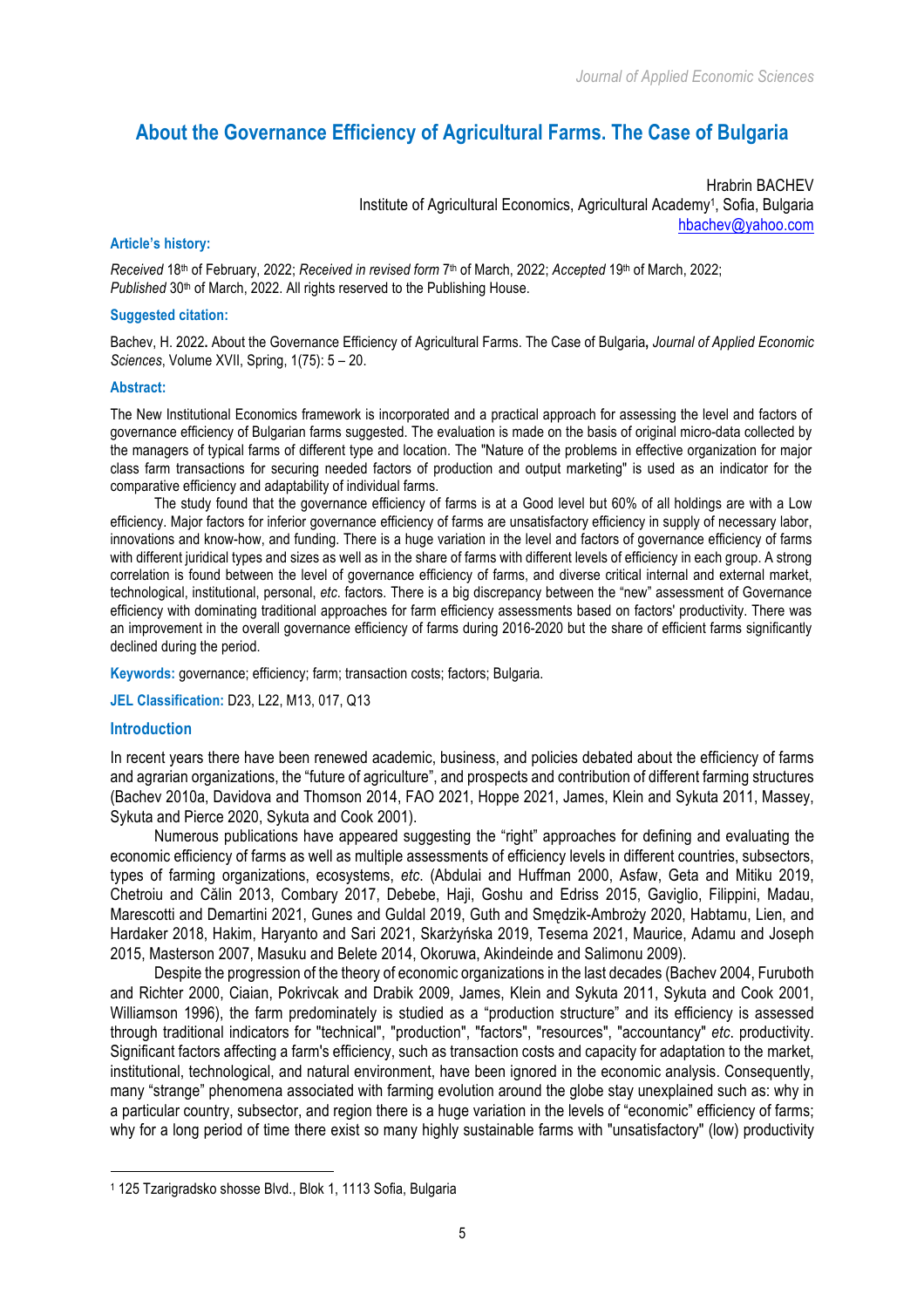and efficiency; why farming adjustments is often associated with the transfer of resources management to "less efficient" (low productive) structures; why there are farms/firms and diverse agrarian organizations at all. In Bulgaria for instance, there has been enormous differentiation in the factor's productivity of individual farms, and holdings of different sizes, juridical types, product specialization, and geographical locations (Koteva 2014, Kopeva and Ivanova 2008, Zaimova 2011). Furthermore, the ongoing restructuring of farming structures has been associated with the rapid transfer of resources management into larger agro-firms and cooperatives, and a significant decrease in the number of farms - one quarter in 2007 compared to 2003, and 73% by 2020 compared to 2007 (MAFF 2021).

The interdisciplinary New Institutional Economics is a rapidly evolving methodology, which allows better understanding and assessing the efficiency of diverse forms of farms and agrarian organizations (Bachev 2004; Furuboth and Richter 2000, Mugwagwa, Bijman, Trienekens 2020, Sykuta and Cook 2001, Valentinov and Curtiss 2005, Williamson 1996). It studies farms (not only as a production but) as a governance structure – as a form for the organization (governing) of agrarian transactions and minimization of transaction costs. In the last decades, in Bulgaria (Bachev 2004, 2006, 2009, 2010b, 2016, Bachev and Nanseki 2008, Bachev and Terziev 2017, 2018, Bachev and Tsuji 2001, Georgiev and Roycheva 2017, Radeva 2017, Terziev, Zhou, Terziyska and Zhang 2018, Terziyska 2016) and internationally (Ciaian, Pokrivcak, Drabik 2009, Demir 2016, Foster and Rosenzweig 2022, Huy *et al.* 2016, Massey, Sykuta, Pierce and 2020, Mack *et al.* 2019, Mugwagwa, Bijman, Trienekens 2020, Westerink *et al*. 2017) there have been multiple studies incorporating this novel framework into the analysis of various governing structures in agriculture: different type of contractual arrangements, forms of farming organizations, modes of public intervention, farms sustainability and competitiveness, environmental and risk management, *etc*. In the majority of cases, the research on governance efficiency of farms is at a "theoretical" level, while few empirical studies focus on "critical factors" of transaction costs or their past (historical) rather than the current (and future) level. A well-known reason for that is the lack of any statistical, accountancy, farming, *etc*. data on diverse transaction costs, and diverse modes of governance in individual farms. In addition, most of the absolute and comparative transaction costs associated with farm governance are not easily identified, measured, or separate from traditional "production costs". This article incorporates the achievements of the New Institutional Economics and suggests a practical approach for assessing the level, factors and evolution of governance efficiency of Bulgarian farms as a whole and of different juridical types and operational sizes.

## **1. Methodology**

### Theoretical background

The New Institutional Economics studies farms and other economic organizations in agriculture as governing structures, and modes for minimization of production and transaction costs, and for maximization of production and transaction benefits (Bachev 2010a, Bashev 2012). It turns individual transactions into a basic unit of economic analysis, identifies alternative modes for governing transactions and activity (market, contract, internal, collective, hybrid, etc.), and assesses the efficiency of alternative (discrete) governance structures in a comparative (mainly transaction costs minimizing) way (Bachev 2004, Williamson 1996). What is more, it has been proved that the efficient boundaries (size) of a firm (an agricultural farm) is eventually determined by the transaction costs minimizing reasoning rather than technological (production costs) factors (Williamson 1996).

In Bulgaria for instance, there is no case of a minimum size of a farm that is (pre)determined by a technological factor e.g. a particular technology, technological non-separability, *etc*. Even an individual animal (*e.g.* a cow) could be managed by two or more independent farms (firms) – one feeding it, another milking it, the third selling out the milk, the fourth taking care of the cow's health and product safety, fifth raising calves, etc., and all transactions between involved agents governed through the market (contracts). Similarly, the domination of large complex, and diversified structures (agri-corporations, holdings, cooperatives, *etc*.), some reaching tens of thousands of ha, could be hardly explained by the technological need to explore the economy of scale and/or scope (Bachev 2006, 2010b).

Modern farming is associated with significant transaction costs - for finding needed land, labor, finance, *etc*. resources and securing effective supply (searching suppliers, negotiating prices and terms of purchase, rent, or hiring, contracting, enforcement and disputing contractual terms, protection of property, *etc*.), for coalition and managing relations with other agents (finding best partners, building partnership, formal registrations, coordination, controlling opportunism, organizational development, *etc*.), for marketing of farm products and services (finding best prices and buyers, negotiating, contracting, payments of fees and commissions, unused output, *etc*.), for adaptation to constantly changing market, institutional, technological, and natural environment (studying and compliance with environmental, quality, safety, *etc*. standards, finding and introducing innovations, participation in public support programs, payments of bribes and fees, *etc*.).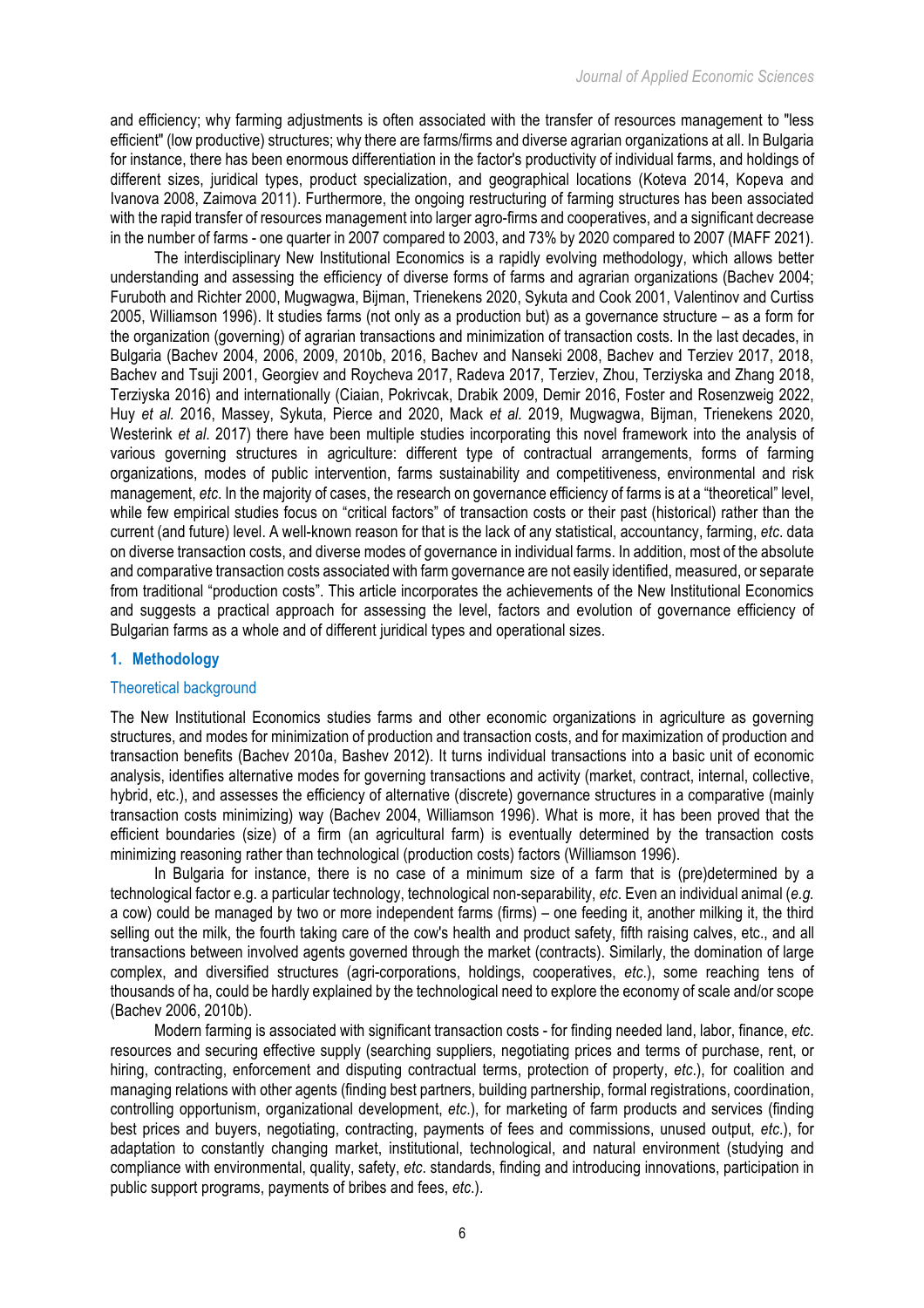Following Coase's transaction costs economizing logic, the farm is considered efficient if it governs all its transactions and activity in the most economical (equally or more efficient) way compared to other feasible organization(s) - another farm(s), organization(s), public, hybrid, etc. modes (Bachev 2004, Bashev 2012). On the other hand, the farm is inefficient if it is: (1) oversized and carries costlier compared to another organization transactions and activity; or (2) undersized and it does not internalize highly efficient compared to another farm(s) or organization(s) transactions and activity. For instance, if a crop farmer purchased an expensive combine (low costs of funding through state support program) but have a high cost to supply needed farmland, labor force, and/or selling excessive capacity (providing harvesting service and renting out the combine) to optimize factors of production, it is inefficient, and vice versa. In addition, if the farm adaptation potential to permanently changing market, institutional, technological, and natural environment are good, its governance (and overall) efficiency is high. That is because it overcomes easily (low or no transacting costs) existing and other possible (future) transacting difficulties in resources supply and marketing exploring fully production (technological) possibilities and moving to the most effective state (size adjustment, alternative governance, *etc*.) (Bashev 2012, Bachev 2018). Alternately, if the adaptability of a farm is low it is not able to reach the equal or more effective state/size of (resources supply, internal organization, and marketing of output) transacting compared to another farm(s) and organization(s). Therefore, its governance efficiency and productivity of factors are low.

Farmers and other agents use a great variety of mechanisms and modes for governing their relations, transactions, and activity – free market (market prices and market competition), contract, internal (private order), collective action (cooperation), hybrid (*e.g.* involvement in the public program), etc. If all functional areas of farm governance (all relevant transactions and activity) are associated with equal or fewer costs compared to the external governance (e.g. another farm or organization), then the analyzed farm is efficient. Alternatively, if some or all of the functional areas of farm governance command higher costs compared to another form of governance (another farm or organization), then the analyzed farm is inefficient.

"Rational" agrarian agents (farm entrepreneurs, suppliers of resources and services, buyers of farm produce, *etc*.) tend to organize their relations (transactions) and activity through the most efficient mode(s) of governance (Williamson 1996, Bachev 2010b). One extreme is when a farm entrepreneur specializes only in the management of farm transactions and organizes external supply of all needed agrarian resources, buys all needed production operations (technological activities) as services, and markets the entire output through the free market. For instance, the manager practices short-term rent of land, buys all cultivation services (plowing, fertilizing, plant protection, risk insurance, harvesting, transportation, *etc*.), and (spotlight) sells output at the wholesale market.

Another extreme is the close subsistence holding when a farmer uses only owned land, labor, savings, does all production operations, and consumes the entire output. Between these two extremes there are a great variety of forms for governing farm transactions, activities, and resources (farm sizes and types) aiming to explore technological possibilities (economy of scale and scope, minimize production costs), economize on (market, contract, internal, coalition, *etc*.) transaction costs, and maximize production and transacting benefits (income, market positioning, overcoming unilateral dependency, *etc*.). The efficient size and type of a particular farm will be determined by the comparative efficiency of the organization of agrarian transactions, activity, and resources in that farm in comparison to the organization of the same transactions, activity, and resources in another farm(s) or organization(s). That is the situation when all transactions and activity in the farm and the sector are carried out with minimum total (transaction and production) costs. On the other hand, if the farm organizes its transactions, activity, and resources at higher costs compared to another farm(s) or organization(s), then there will be a potential to increase efficiency through transferring certain transactions, activities, and resources to external governance (another farm, organization, free market, *etc*.).

Unfortunately, described "logic" of economic efficiency of farms is theoretically easily justified but still very difficult to operationalize and practically applied. However, assessment "difficulties" associated with the transaction costs and governing modes is no excuse to overlook these important features (the essence) of farm efficiency. This study just suggests one of the possible ways (approach) to start dealing with that important economic problem.

### Method and data

In Bulgaria, like in other countries around the globe, there are no available statistical or other data about the structure and level of transaction costs in agriculture, nor about most of the dominant modes for governing agrarian transactions (formal land lease and sell contracts, and formal labor contracts being an exception). Furthermore, there have been no successful attempts for mass collection of such data and evaluating (measuring) and comparing directly the total costs of each individual transaction of the farms and other agrarian organizations. The latter is quite difficult, too costly, or most often practically impossible - *e.g.* separation of the transaction from pure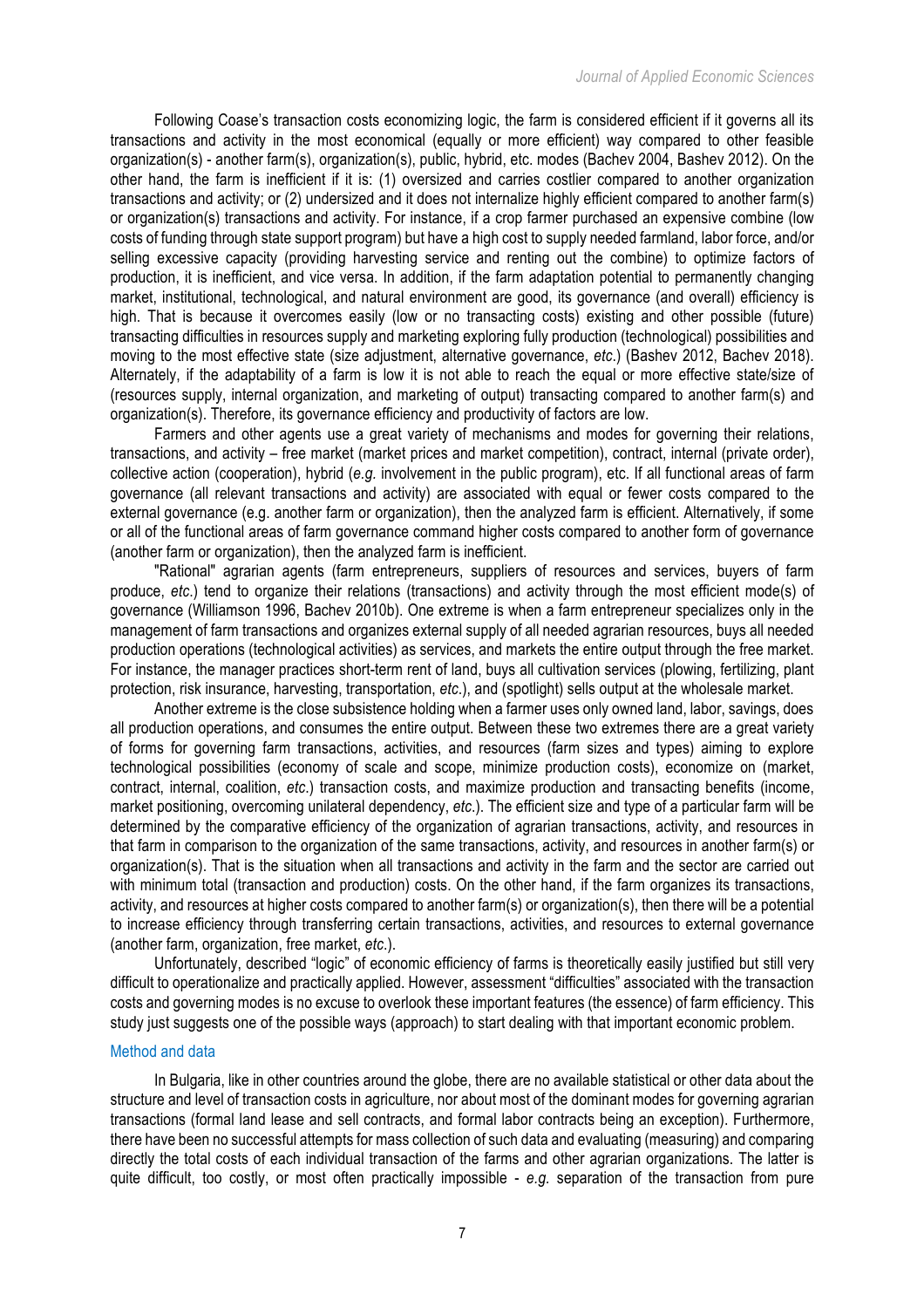"production" costs, simultaneous and/or interlinked organization of transactions, *etc*.). That is further complicated by the high specificity depending on: the skills (ability) of individual farm managers, multiple and interlinked characters of governance, the unique conditions of farm production, exchange, and external environment, etc. The same is true for the adaptation capability of individual farms and other agrarian organizations which assessment is still a great challenge for economists.

In this study, another approach for assessing the comparative transaction costs of farms is suggested and experimented with. First, instead of evaluating transaction costs of each individual transaction, the transaction costs of each class of farming transactions are assessed – these are related to effective supply and management of needed resources (land, labor, inputs, finance, innovation), and marketing of produce and services (Figure 1). It is well known that even the founding fathers of the New Institutional Economics evaluated alternative governance structures not in terms of an individual transaction but for a type of transactions (*e.g.* outside transactions are internalized into a firm if they are associated with high asset specificity, frequency, and uncertainty (Williamson 1996).



Figure 1. Factors of governance efficiency of the farm

#### *Source*: author.

The aggregate assessment of all classes of transactions is not a shortcoming of the applied method since if the governance of a particular transaction fails but it is effectively replaced by another mode(s) of governance (e.g. a market mode such as a bank loan is replaced with an inputs supply interlinked with crediting), the effective governance of a particular resource, activity, etc. is secured and overall efficiency achieved. What is more, each class of transactions of farms usually comprises of a certain type or few types of transacting – *e.g.* a labor hire contract, a short-term lease for land, a marketing contract with a processor or standard sells on wholesale market, etc. Consequently, if the governance of all major functional areas of the farm (class of transactions and activity) is effective, then both the overall transaction costs of the farm and the "combination of factors of production" (production costs) are optimized, and vice versa.

Second, on the basis of multiple case studies, in-depth interviews with farm managers, and expert assessments, "the best" (easily understood, measured, and representative) quasi indicators for governance efficiency of farm transactions have been selected – namely "problems for effective organization of needed class of transactions and activity". For instance, serious difficulties say in the supply of needed labor or marketing (shortage, high costs, lack of long-term commitment, competition with other producers and/or import, *etc*.) of a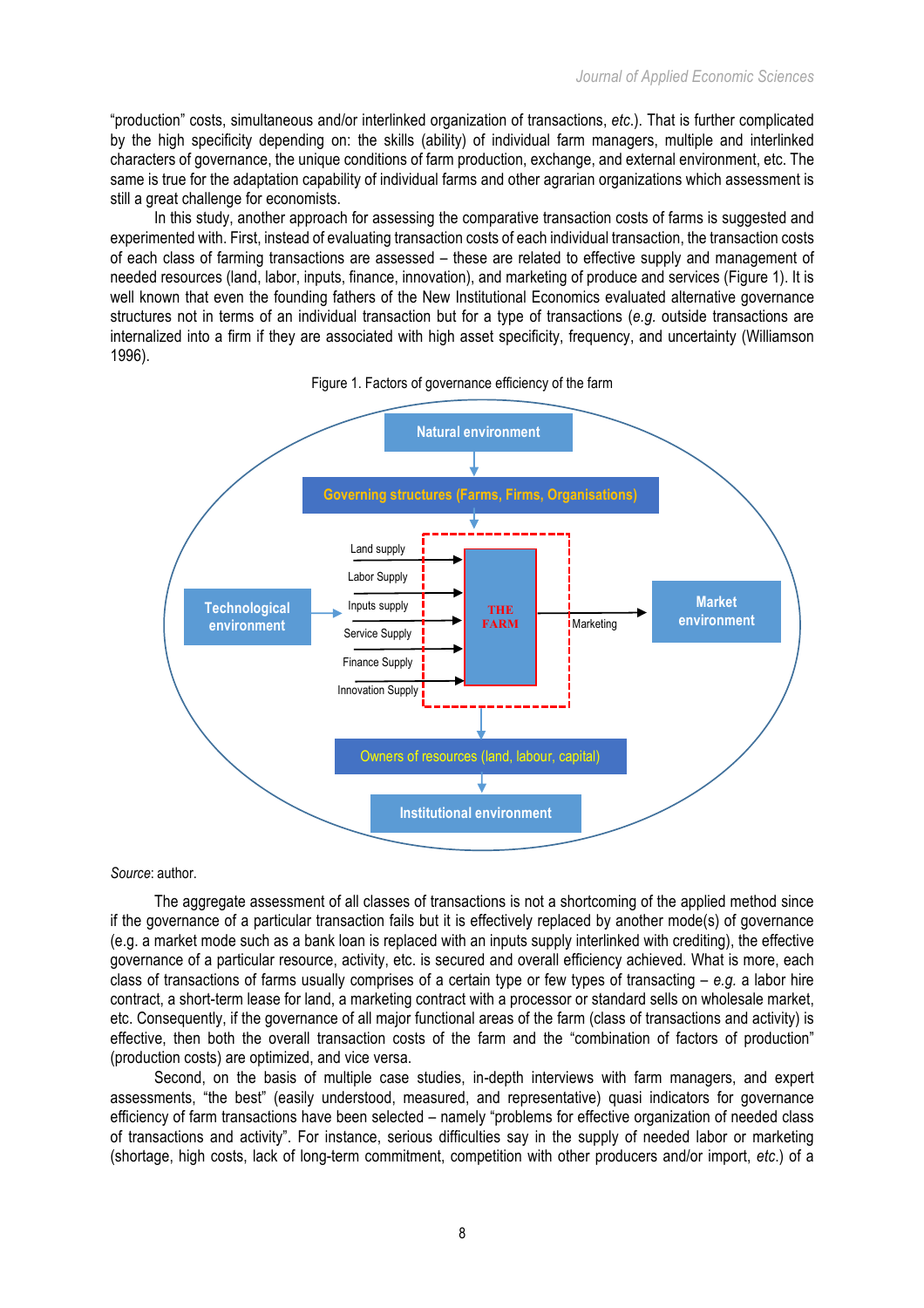particular farm means that another farm(s)/firm(s) or organization (s) govern more effectively available resources (labor, *etc*.) than the analyzed farm.

Here correlation with the farm comparative transaction costs, production costs, and adaptation potential are significant. Thus, "measurement" problems are overcome through the assessment of relative costs for the organization of a particular class of transactions in the analyzed farm compared to other possible organizations (e.g. another farm, another organization, free market, *etc*.). There is no other agent (*e.g.* researcher, expert, *etc*.) but the manager of each farm who knows well (easily specified through learning by doing) the particular production and exchange conditions of his/her holding, including the amount of required outside exchanges, farm's needs for governing relations (coalition, contracting, *etc*.) with other agents, internal needs for the combination of factors of production, the severity of problems in the governance of inputs supply, internal organization, and marketing, opportunities and restrictions for the farm development from evolving market, institutional, natural, etc. environment.

Necessary microdata for the assessment of efficiency of Bulgarian farms is collected through a large scale survey of farm managers carried out with the assistance of the National Agricultural Advisory Service and the major producers' organizations in the fall of 2020 and involving 319 managers of "typical" farms of different types, production specializations, and geographical locations. The surveyed farm accounts for 0.42% of the registered agricultural producers in the country and their structure approximately corresponds to the real structure of the farms in Bulgaria.

Individual farm managers were asked about the "Nature of the problems in the effective organization" for every major class of farm transactions for securing needed factors of production and realization of output, including the "Effective supply of necessary for the farm land and natural resources", "Effective supply of necessary for the farm labor force", "Effective supply of necessary for the farm materials, equipment, and biological resources", "Effective supply of necessary for the farm funding/finance", "Effective supply of necessary for the farm services", "Effective supply of necessary for the farm innovations and know-how", and "Effective marketing and utilization of farm products and services". The keywords here are effective and needed for the farm, which implies that both production and governance efficiency is achieved – the necessary for the farm resources supplied, the combination of the factors of production optimized (production costs minimized and output maximized), all products utilized or sold, all possible adaptation made, associated transacting costs minimized and transacting benefits maximized.

The surveyed managers are asked to evaluate the extent of the problems for the effective organization of each class of transactions in their particular farm as "Significant", "Normal" or "Insignificant". The "Significant" problems in the effective organization of a particular type of "necessary for the farm" transactions indicate that (a) the specific inputs supply, and/or combination of the factors of production, and/or the marketing and utilization of output is not carried out or governed at the effective scale (*e.g.* under or distracted supply of needed resources, not optimized factors of production and technology, unsold or unutilized produce, etc.); and/or (b) it is organized more costly (inefficiently) comparing to other possible organization (*e.g.* another farm or organization). In either case, it means high transaction costs and low (non) efficient governance. Accordingly, the "Normal" problems correspond to normal transaction costs and good governance efficiency, while the "Insignificant" problems are a quasi-indicator for the low transaction costs and high governance efficiency.

Furthermore, the classification as Significant also indicates that the farm adaptability is low since neither adequate adaptation has been made nor further adaptation is possible to achieve the state of farm efficiency. Consequently, the evaluated farm governance efficiency is considered to be low and it will unlikely sustain in a long term independently from the registered actual level of factors productivity in that holding (*e.g.* high, normal or low level of "technical" productivity of labor, land, *etc*., "profitability" of costs and capital, *etc*.). Such a farm does not have the adequate potential for adaptation to get to the effective state of organization of (all of its) transactions exploring the existing potential to increase efficiency and carry all transactions in the most effective way (equal or better than other farm or organization). That farm is incapable to change the governing modes (*e.g.* direct marketing with long-term sales or interlinked contract) or otherwise optimize transactions (for instance, replacing one type of transaction and resource with another type like in the case of labor with services or mechanization), or reduce farm size and the overall size of governed transactions, activities and resources (*e.g.* stop using services or certain inputs).

Thus it is not efficient in governing transactions, activity, and resources, and likely cease to exist in near future due to failure, takeover, merger, or another type of organizational modernization (restructuring, changing into the firm mode or corporation type, vertical integration, cooperation, etc.). Similarly, "Normal" and "Insignificant" problems correspond to the good and high governance efficiency of the farm.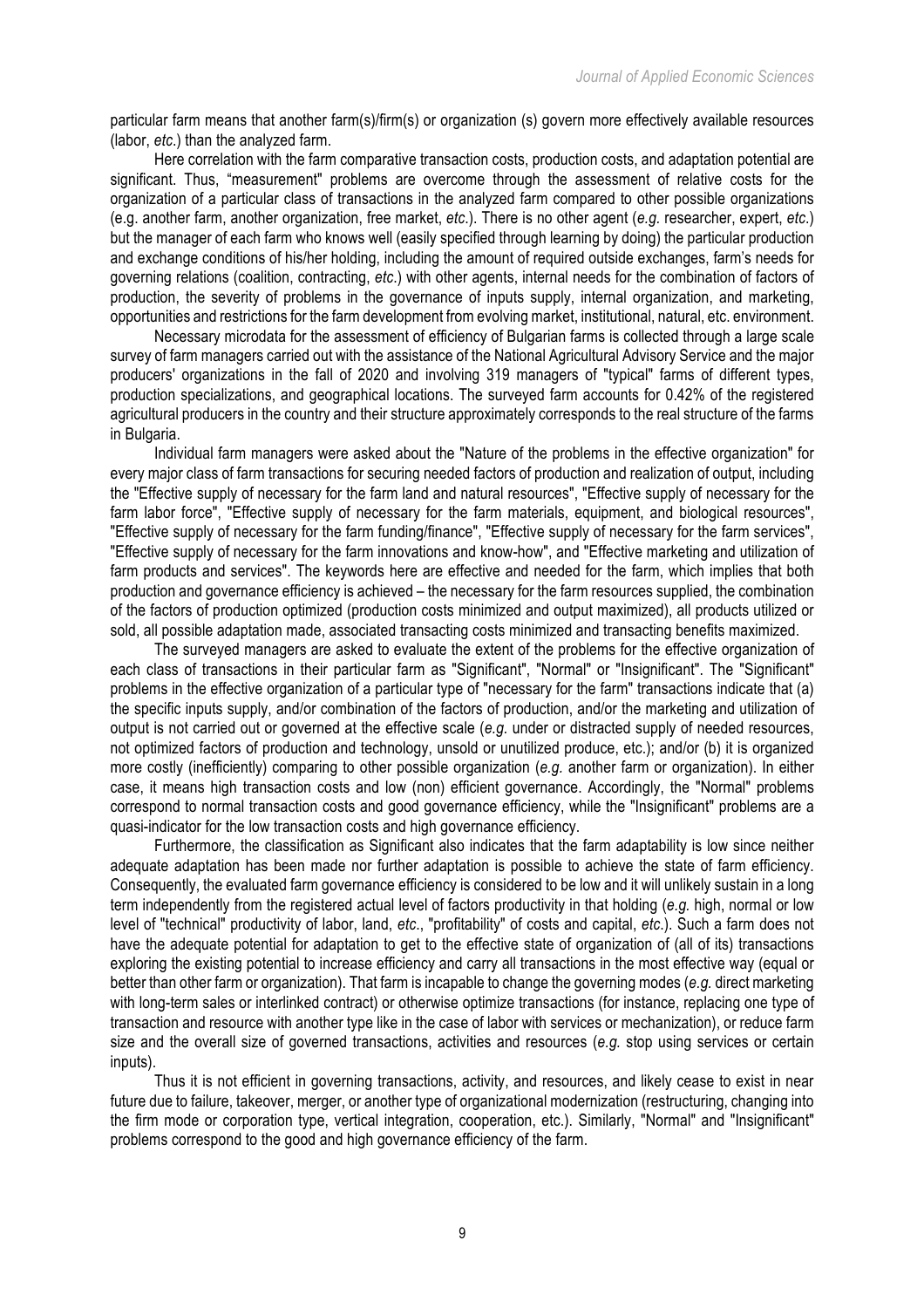Therefore, the assessment of governance efficiency of farms is made directly without specifying highly diverse governing modes for every individual transaction and type (class) of transactions in every particular farm, nor the absolute level of transaction costs and farm's adaptation potential.

Next, the qualitative assessments of the managers for the governance of a major class of transactions were transformed into quantitative values, as the Insignificant was assessed with 1, the Normal with 0.5, and the Significant with 0. The latter quantification gives a precise idea about efficiency and its levels distinguishes clearly the inefficient (0) from the good (0.5) and highly (1) efficient governance.

For each of the agricultural holdings, an Integral Governance Efficiency Index is calculated by multiplying the quantitative value for each type of transaction. The Index of Governance Efficiency of farms as a whole and farms of different types (specialization, location, *etc*.) were obtained as an arithmetic average from the individual indices of the constituent holdings. In order to determine the level of Farm Governance (and the overall) Efficiency, the following benchmarks were used: Low – 0 (one or more major classes of transactions are governed inefficiently), Good – bigger than 0 to 0.094 (less than a half of all major class of farm transactions are with Insignificant problems), and High - 0.095 to 1 (more than a half of all major class of farm transactions are with Insignificant problems).

For assessing the Production Efficiency of individual holdings traditional indicators for Labor Productivity and Profitability are used as levels close to the average for the sector are classified as Good, while these significantly above or below the average as High and Low accordingly.

The "Subjectivity" of farm managers' first-hand assessments incorporated in the suggested novel approach is not a big issue since: there is no other data available or source more reliable; there is a big number of surveyed farms which give quite a precise aggregate picture for the performance of farms as a whole and farms with different type and location. What is more, for the evaluation of real-life efficiency the subjective assessments of farm managers are useful since most of the factors of transaction costs, governance choice, production output, etc. depend on the personal characteristics of the managers such as stills, knowledge, experiences, perception, preferences, etc. (there are good managers, and there are bad managers). Besides, it is important not to "measure" precisely the level of transaction costs but to determine the level of efficiency, identify critical factors compromising it, and suggest practical tools for assisting farm management and public policies for improving the sustainability of farms of different type and location.

### **2. Levels of Governance Efficiency of Bulgarian Farms**

This study has found that the Governance Efficiency of Bulgarian farms is at a Good level (Figure 2). Nevertheless, the Integral Index of Governance Efficiency of the sector is relatively low (0.017). The latter is a consequence of the fact that only 32% of the Bulgarian farms are with a Good level of governance efficiency, and merely 5% with a High one (Figure 3). Just above 60% of all the farms in the country are with unsatisfactory (Low) level of governance efficiency. Therefore, a significant part of the agricultural holdings in the country will likely disappear shortly due to the low efficiency and adaptability.



Figure 2. Level of governance efficiency of farms of different juridical types and sizes in Bulgaria

*Source*: author calculation.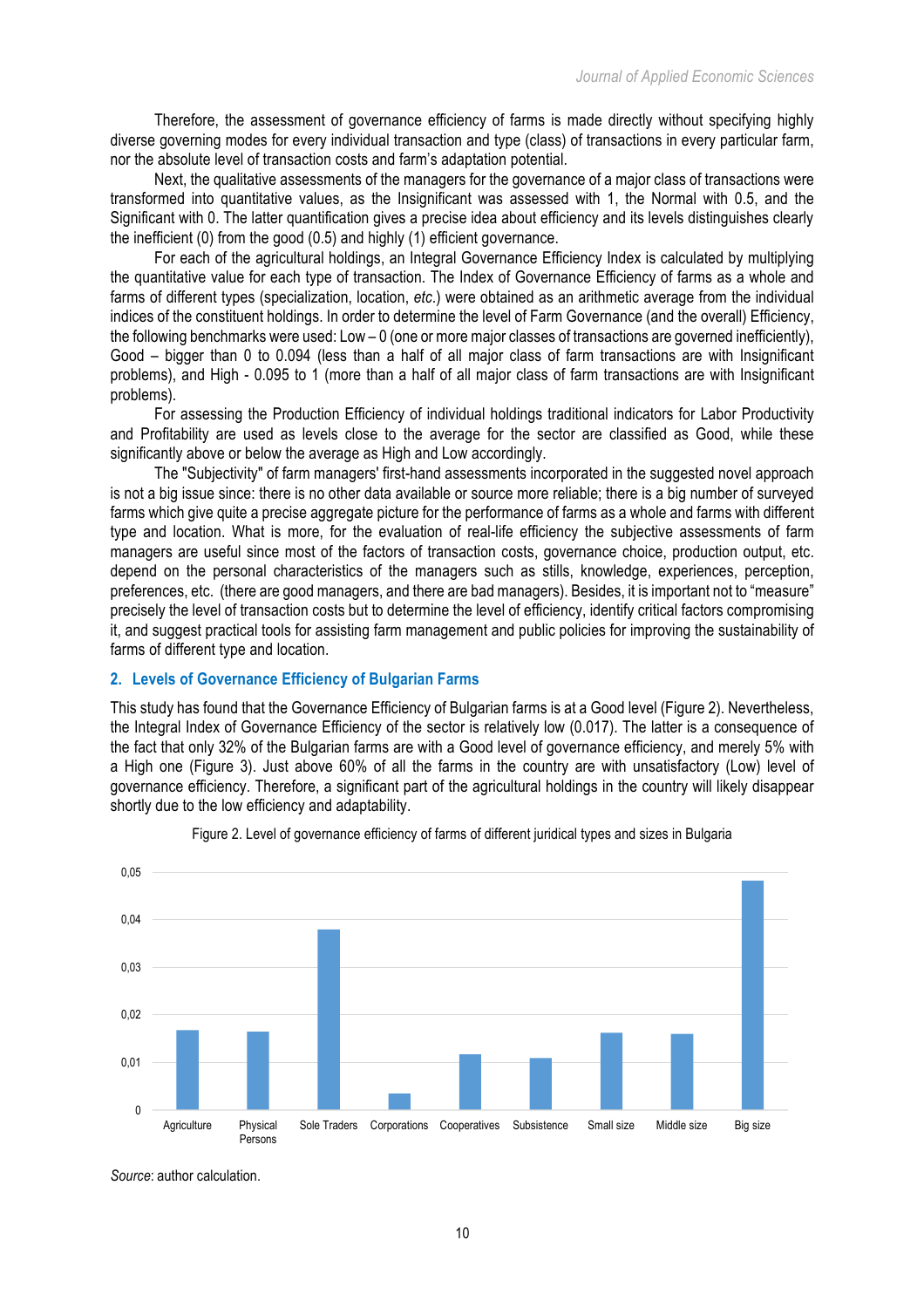*Journal of Applied Economic Sciences*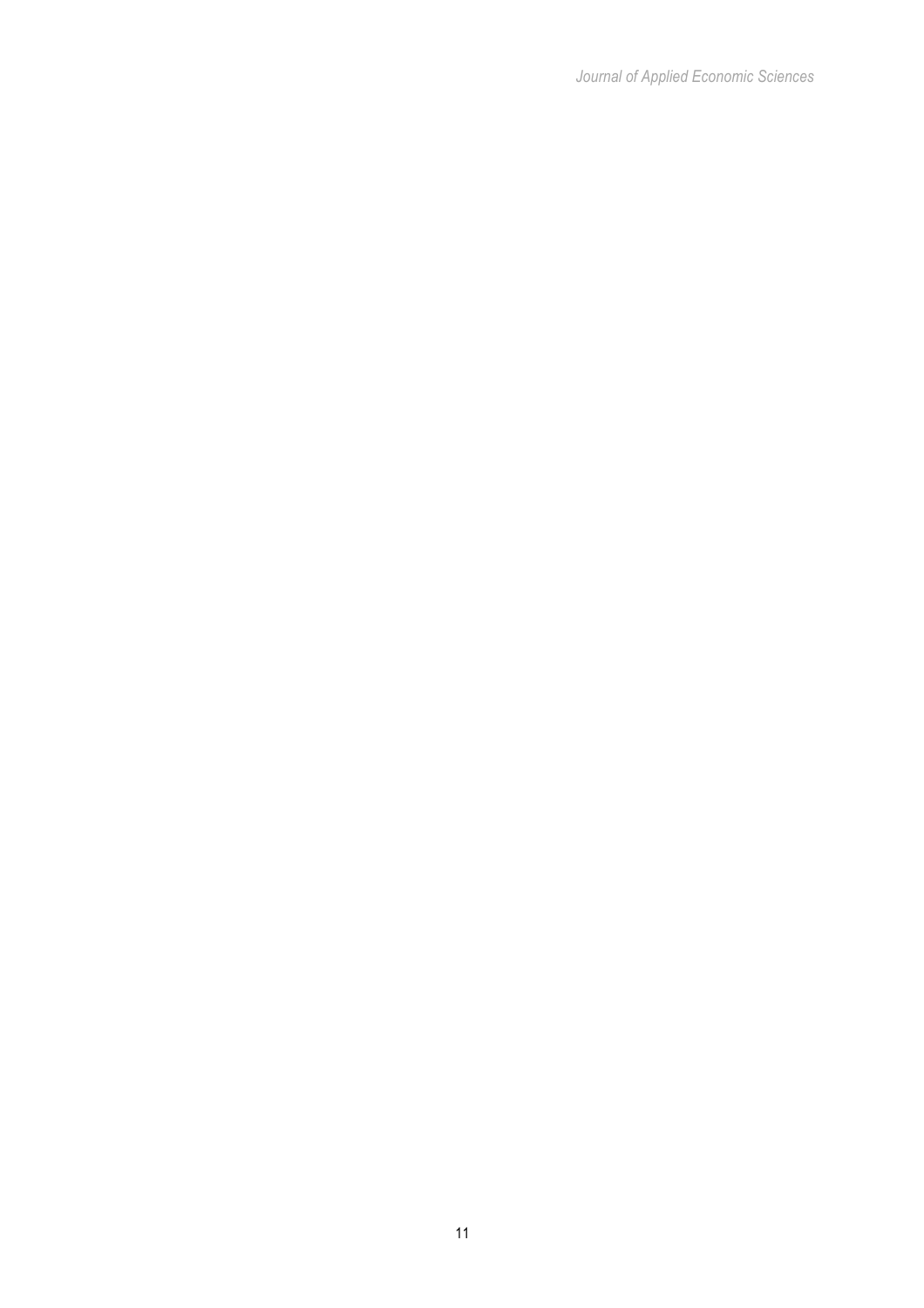

Figure 3. Share of farms with different levels of governance efficiency, labor productivity and profitability in Bulgaria

#### *Source*: author calculation.

The discrepancy in the precision of the applied framework with the traditional "production function" approach and indicators for farm efficiency, like Labor Productivity and Profitability, is quite big (Figure 3). The latter assessment is very misleading and shows a substantial proportion of farms with superior (Good or High) levels of efficiency – 78% and 75% accordingly. Therefore, it does not give a good insight to decision-makers about the real efficiency and sustainability of farms (particularly for the those with good and low levels) and has to be used cautiously in the economic analysis.

The major factors for the inferior overall governance efficiency of Bulgarian farms are the Low levels of efficiency in the Supply of Necessary Labor Force, the Supply of Necessary Innovations and Know-how, and the Supply of Necessary Funding, prevailing for 30%, 27%, and 21% of all agricultural holdings in the country (Figure 4). At the same time, the factors mostly contributing to increasing the overall efficiency level are the Good or High efficiency in the organization of the Supply of Necessary Services, Land and Natural Resources, and Materials, Equipment, and Biological Resources.





*Source*: author calculation.

There is a great variation in the level of governance efficiency among the farms with different juridical types and operational sizes (Figure 2). With the highest governance efficiency are the Sole Traders and the enterprises with a large size for the sector. At the same time, the level of governance efficiency of the corporative and cooperative farms and "semi-market" (predominately subsistence) holdings is lower than the sector's average.

The share of all commercial farms with a low level of governance efficiency is substantial with the exception of the Cooperatives among which all are with good governance efficiency (Figure 5). Subsistence farms with low and good governance efficiency levels are equally distributed. The biggest number of farms with a high governance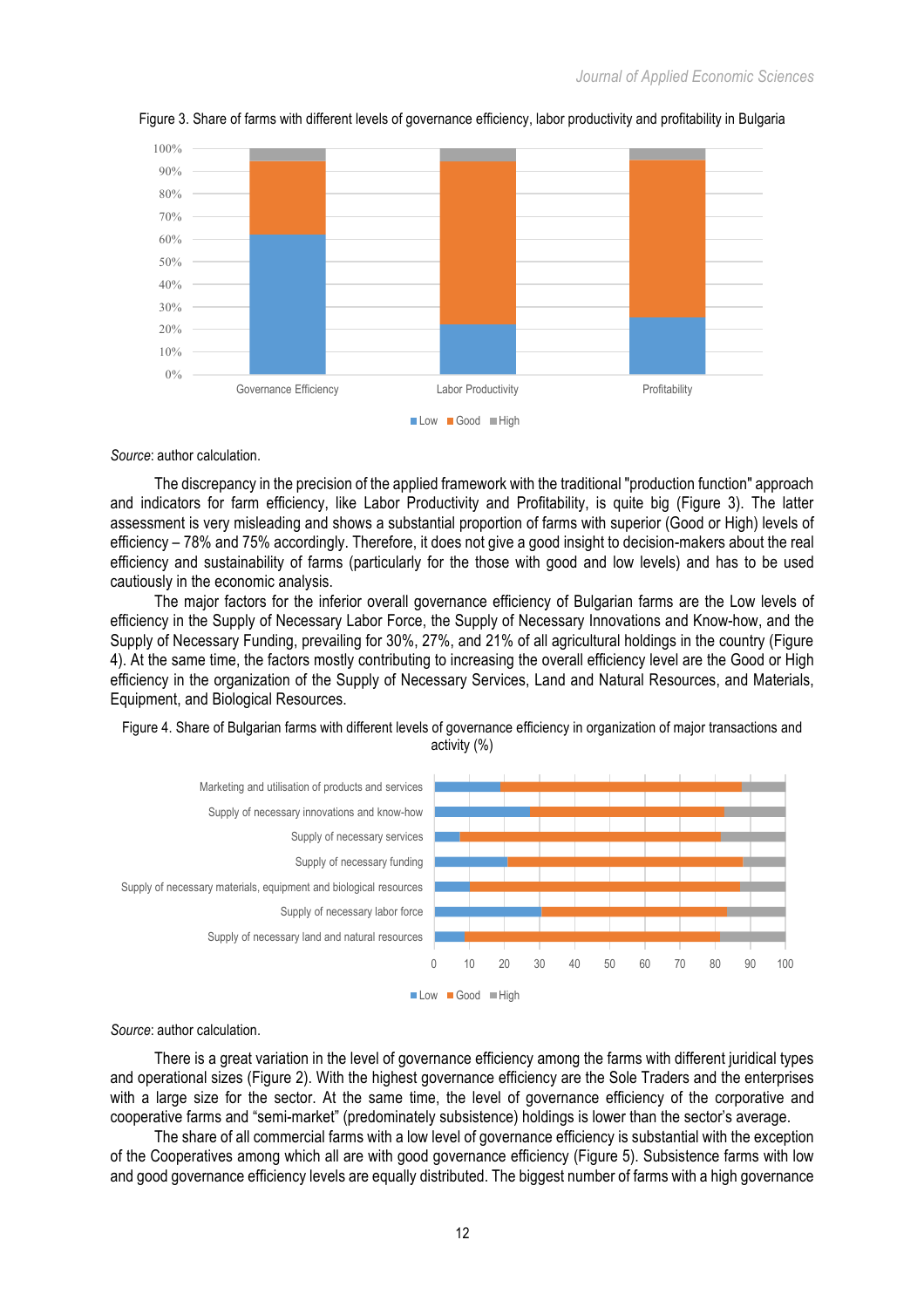efficiency is among Sole Traders and large-scale operators. These figures give new insights on the extent and directions of likely prospects for the process of further restructuring of Bulgarian farms and transfer of management of resources and activities from farms with low efficiency (mostly small size and unregistered holdings) to more efficient enterprises (mostly large-size business farms and cooperatives).



Figure 5. Share of farms of different juridical types and sizes with different levels of governance efficiency in Bulgaria

*Source*: author calculation.





*Source*: author calculation.

This analysis let also identify specific factors responsible for the low governance efficiency of different type of Bulgarian farms (Figure 6). The significant difficulties (the high transaction costs) in the supply of needed labor, finance and innovation, and in the marketing of output, is critical for the maintaining efficiency of a significant number of Physical Persons. For the good proportion of the Sole Traders, the most important factors restricting efficiency are the high transaction costs for the supply of needed land and natural resources, funding, and innovations and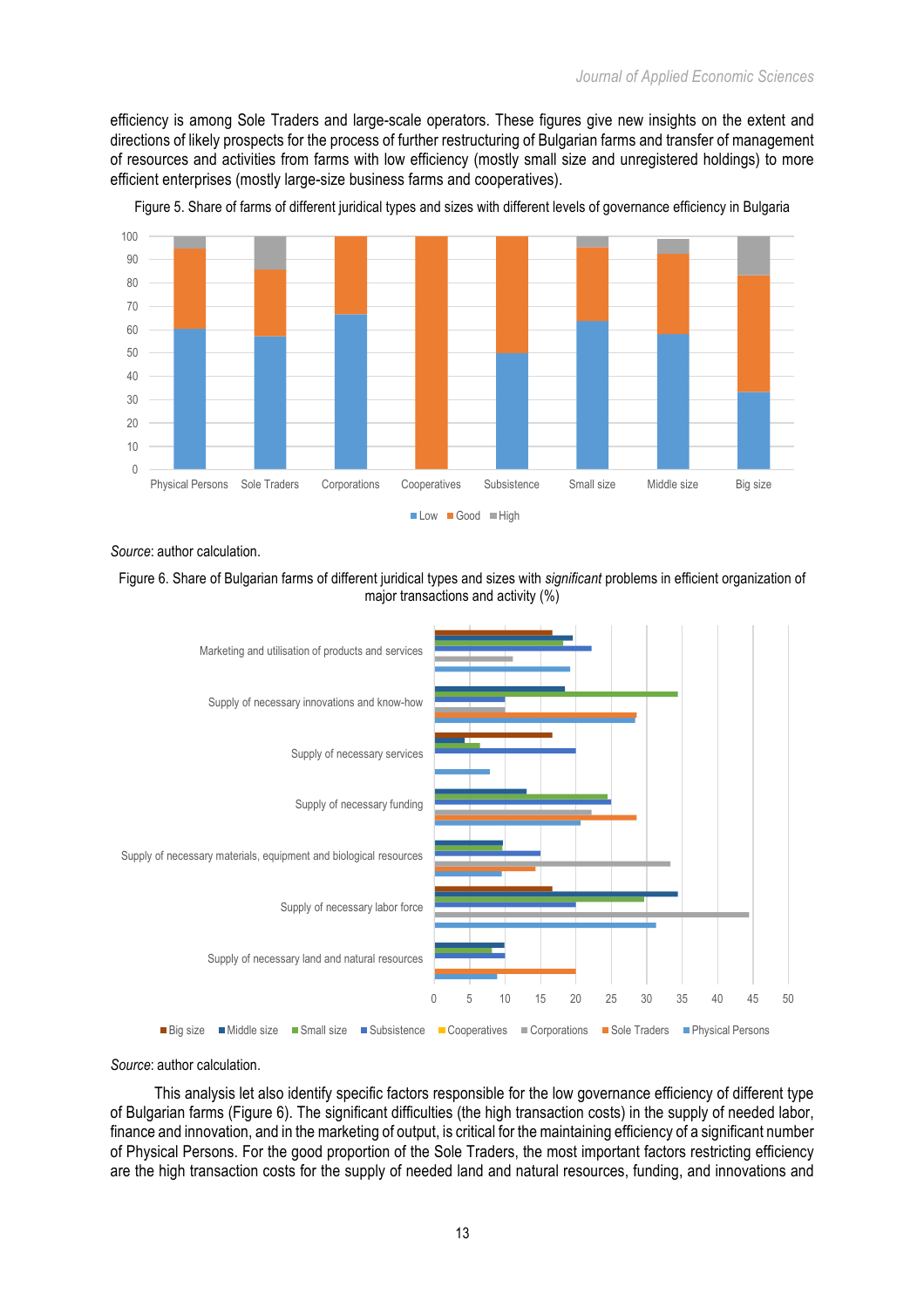know-how. For the majority of corporations, the critical factors are an inefficiency in the supply of needed labor force, materials, equipment, and biological resources, and financing. Similarly, low efficiency in the supply of necessary labor is most important for the small and middle-size holdings, the serious difficulties in the supply of need finance for subsistence and small scale holdings, an insufficient supply of innovations and know-how for the good number of smaller-scale operators, and the marketing difficulties for a great segment of all size farms. All these figures give some good insights on the critical factors restricting efficiency and development (enlargement, modernization) of different types of Bulgarian farms and are useful for designing management strategies and policies support for different types of farming enterprises.

### **3. Factors of Governance Efficiency of Bulgarian Farms**

The study of governance efficiency of Bulgarian farms let identify the critical personal, market, institutional, technological, environmental, etc. factors responsible for its state and evolution. For the greatest majority of the managers of Bulgarian farms with a good governance efficiency, there are a big variety of market, internal, external, institutional, and personal factors contributing to the increasing their competitiveness (Figure 7). These kinds of enterprises are with good efficiency and adaptability and use (look for) all internal and external opportunities for ameliorating their governance (and overall) efficiency to the highest level.

At the same time, for a few farms with a high governance efficiency, there are significant internal and external factors for increasing their competitiveness. That is because they have already adapted to the most efficient state exploring fully transacting and production possibilities, and there are no additional factors (potential) for increasing the status quo.

On the other hand, for the considerable farms with a low governance efficiency the most critical factors for improving their inferior competitiveness levels are Available information, Access to knowledge, advice, and counseling, Direct state subsidies received, and Participation in state support programs, while their insufficient adaptability to Market conditions (supply and demand, prices, competition) is important for the low governance efficiency level.

Similarly, merely a few managers of farms with a high governance efficiency indicate there are policy instruments that could further increase their efficiency level (Figure 8). That is a result of the fact that all adaptation to policies support and regulation has been effectively made and maximum efficiency level successfully reached.

Simultaneously, for a great portion of farms with a good governance efficiency, all policies instruments are important, since they are in the process of adaptation and full exploration of institutional (support, regulatory, etc.) possibilities for increasing efficacy.

On the other hand, according to the good portion of managers of farms with a low governance efficiency only policy factors able to improve their inferior competitiveness levels are Direct subsidies per unit of land area (Area based payments), National payments (tops ups) for products, animals, etc., Professional training and advice, Support for Modernization of agricultural holdings, and Support for small and medium farms.

All these critical factors have to be taken into account in the process of modernization of public support policies for increasing the efficiency, sustainability, and competitiveness of Bulgarian farms. Not surprisingly only a few farms with a high level of governance efficiency are planning some size, organizational, technological, etc. changes in the near future (Figure 9). That is a consequence of the fact that these types of enterprises have reached a high-efficiency level optimizing production and transaction factors, and need no further adaptation to improve their governance and overall efficiency.

On the other hand, most of the farms with a good level of governance efficiency are planning certain size, organizational, technological, etc. adjustments and modernization in the near future. The efficiency and adaptation capability of that group of farms is good but still, there is some room (potential) for increasing efficiency of production and/or transaction factors.

In order to reach the high efficiency (equilibrium) state, the farm managers are designing certain appropriate for their specific conditions changes in operational size, products structures, technologies, governance of relations with other agents, etc.

Finally, only a few farms with a low level of governance efficiency are planning some radical changes in organizational, production, technological, etc. structure due to inferior efficiency and adaptability. Nevertheless, almost one-third of farm managers are planning to expand farm size in the near future trying to explore transacting and technological opportunities and improving their governance (and overall) efficiency.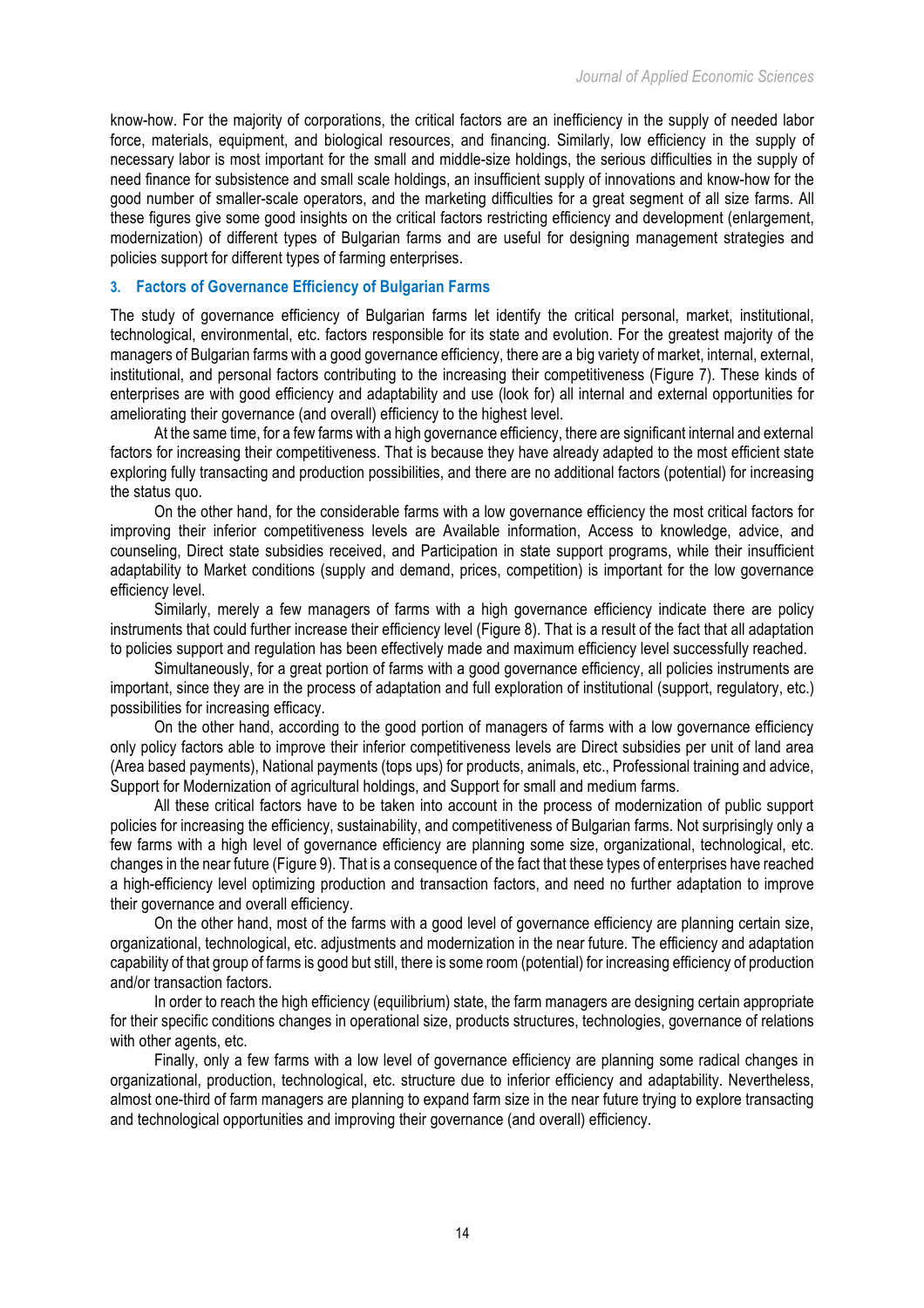

### Figure 7. Factors contributing the most to increasing the competitiveness of Bulgarian farms (%)

As far as the nature of the impact on farm efficiency and competitiveness from the "introduction of the innovative business model of management" merely 22% of Bulgarian farms expect a significant effect (Figure 10). What is more, almost 23% of all farm managers are not able to assess the likely impact of their holding from such organizational innovation.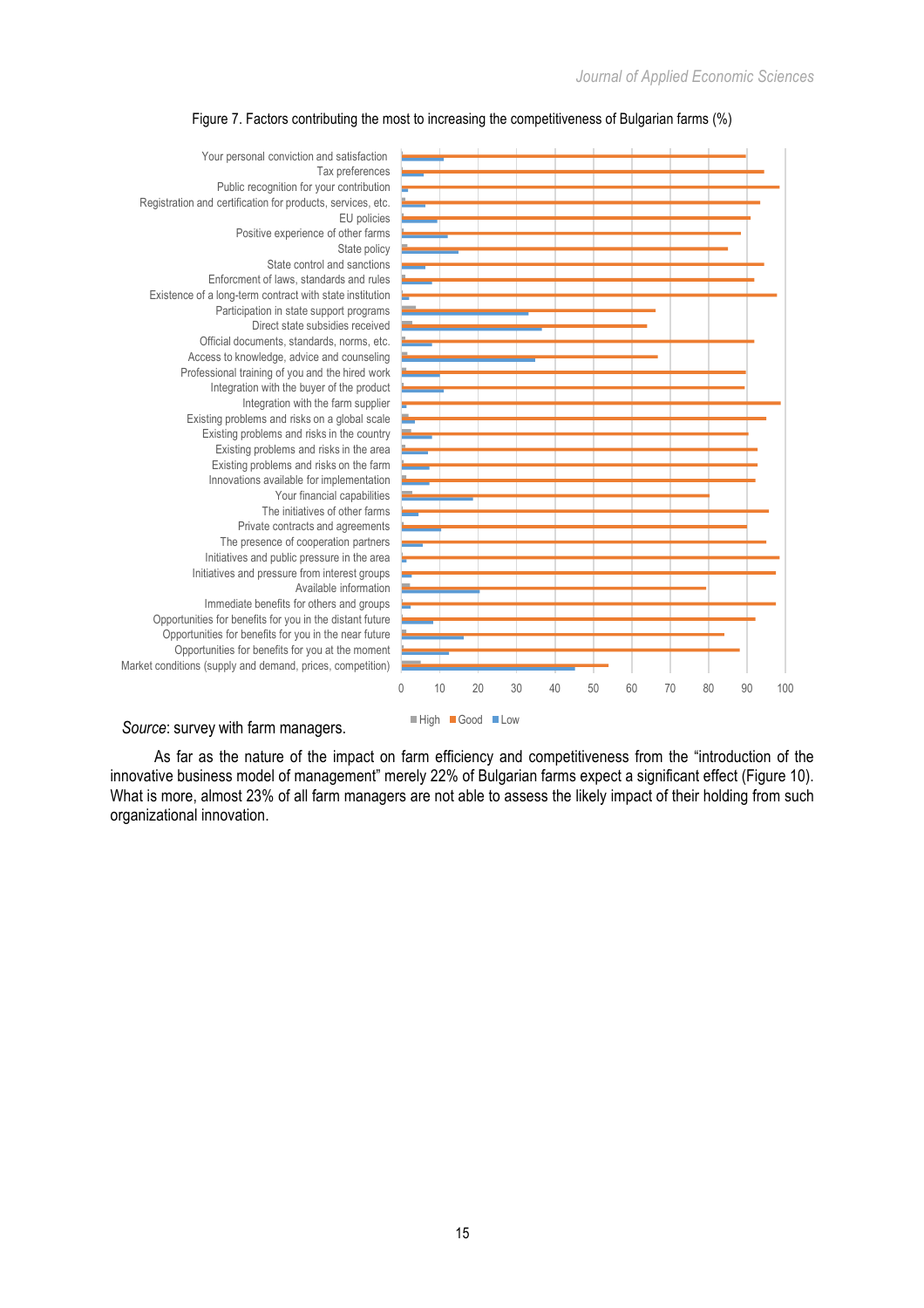

### Figure 8. Policy instruments most increase the competitiveness of Bulgarian farms (%)



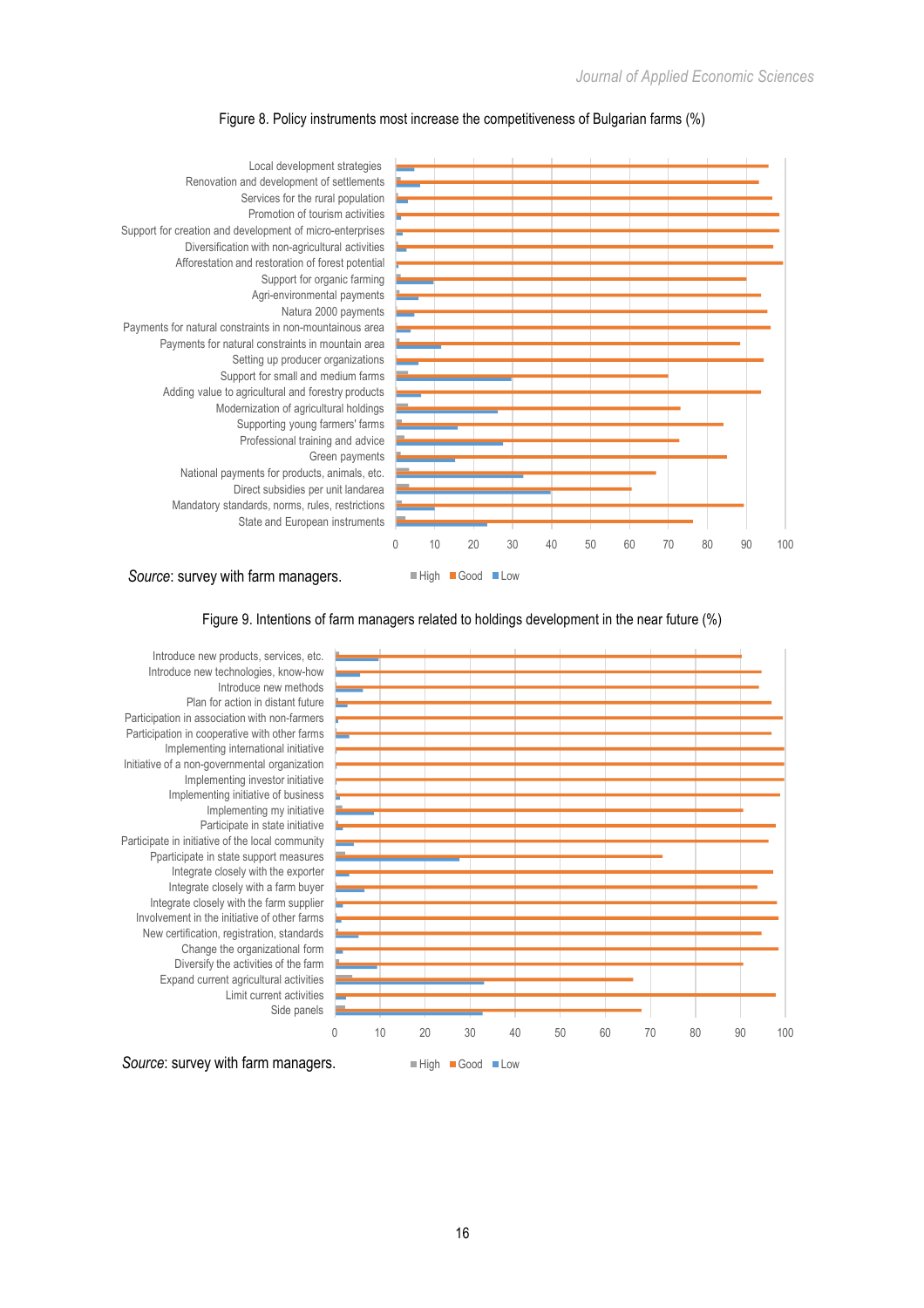

Figure 10. How will the farm competitiveness increase, when innovative business model of management is introduced? (%)

*Source*: survey with farm managers.

There is considerable differentiation in the perception of the farmers about the opportunities from the introduction of innovative models of management depending on the governance efficiency of their farms. Among farms with a good governance efficiency, 84.5% believe that introducing an innovative business model in the management will increase competitiveness Significantly. It demonstrates that farms with good governance efficiency and adaptability see a great potential to increase competitiveness and are capable to explore it.

At the same time, among farms with low and high governance efficiency, the share of farms foreseeing a "significant" improvement in competitiveness associated with the introduction of an innovative management model is relatedly small – 14.8% and 1.6% accordingly. For the former group, the majority of farmers do not know or see the only limited possibility of improving the governance (and overall) efficiency, because of the low farms' capability for effective adaptation to higher efficiency levels. For the latter group, all feasible managerial innovations that could increase efficiency have been already successfully introduced, all possible adaptation to explore economies on production and transaction costs made, and there is no available innovation in management that contributes to enhance (the high) efficiency.

### **4. Evolution of the Governance Efficiency of Bulgarian Farms**

There is no systemic and representative data for comparing the evolution of governance efficiency of Bulgarian farms. However, there are comparable 2016 data for 190 "typical" farms collected to assess the Governance sustainability of the country's agricultural holdings (Bachev 2018). For obvious reasons, the sample of surveyed farms is smaller and not identical, and a certain (good) number of the interviewed 2016 holdings most likely were not existing in 2020 (*e.g.* the low efficient and sustainable ones). Nevertheless, the applied approach for the assessment of farm efficiency is the same, and the estimates of its levels give some insights into the evolution of governance efficiency during that period.

In 2016 the governance efficiency of Bulgarian farms was at a good level. However, the Index of Farm Efficiency was much lower than the 2020 level – namely 0.006 against the late one of 0.017. Thus there has been progressive evolution (an increase) in the governance efficiency of Bulgarian farms, as a result of effective adaptation and restructuring of holdings. That finding is in line with the statistical data about the evolution of agricultural holdings in the country during the same period (MAFF 2021).

The share of low efficient farms in 2016 was much smaller than in 2020, the portion of farms with good efficiency was significantly higher, while those with superior efficiency were approximately similar (Figure 11). During the analyzed period the share of farms with low efficiency rose almost 38%, while those with good and high efficiency declined by 37% and 8% accordingly. Consequently, the share of efficient farms (with good and high governance efficiency) was reduced by almost two-thirds. Therefore, there is a deterioration of the governance efficiency of a large number of Bulgarian farms due to the high transaction and production deficiency and low adaptability to rapidly changing market, institutional, technological and natural environment.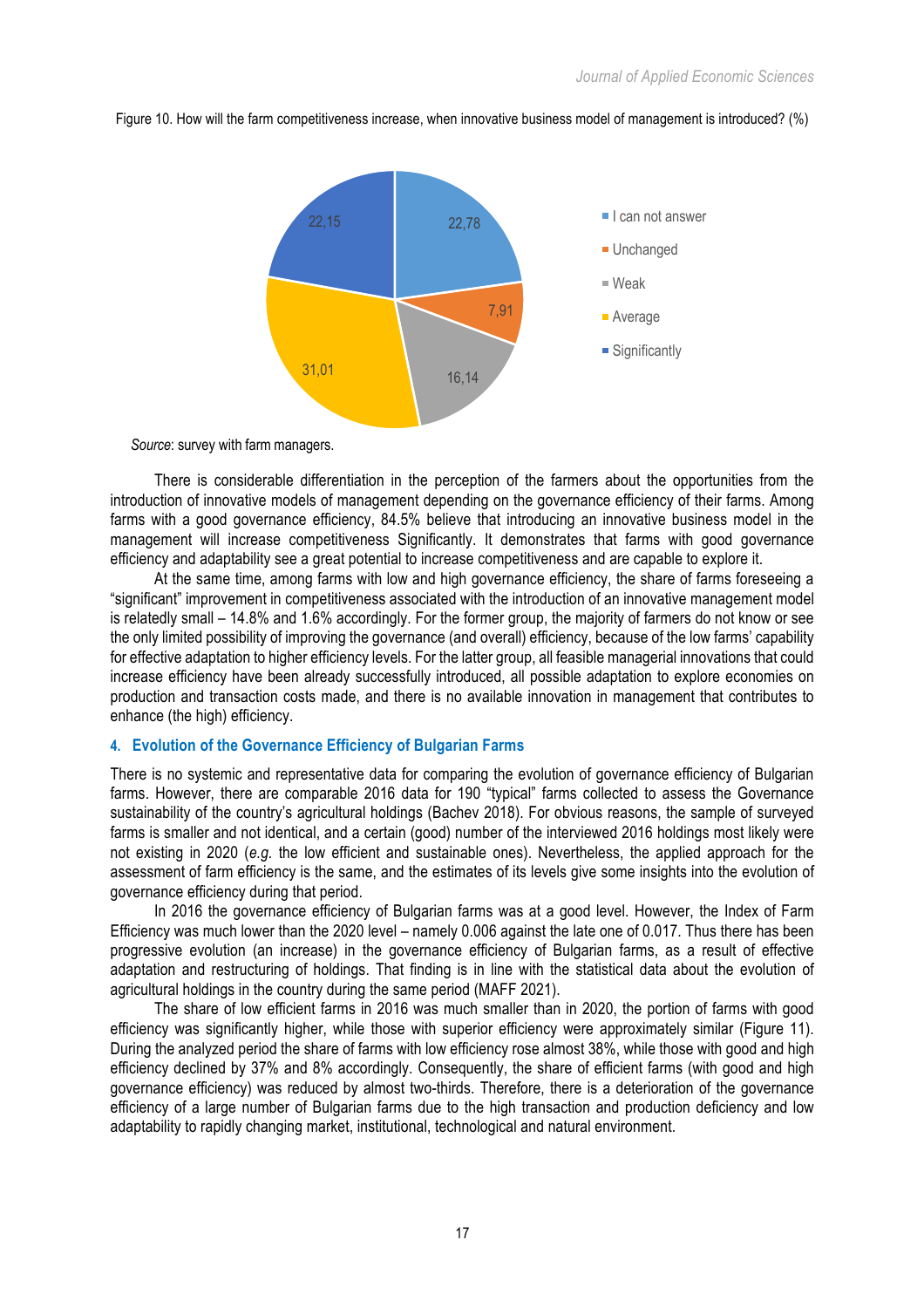

Figure 11. Share of farms with different levels of governance efficiency in Bulgaria in 2016 and 2020 (%)

Presented attempt to assess the governance efficiency of Bulgarian farms confirms some "well-known" things about the economic efficiency of the country's farms as well as shed new light on the most critical factors of "real" efficiency and sustainability of analyzed individual farms, and farms of different type and locations. Particularly, it highlighted important prospects related to the speed, factors, and direction of contemporary restructuring of farming organizations in the country. This first-in-kind "quantitative" assessment of the governance efficiency also has confirmed the results of previous qualitative analyses on the governance efficiency of the country's agricultural holdings in general and different types (Bachev 2010b, Bachev 2018, Bashev 2012). Lastly, this assessment has proved that the specific efficiency of an individual farm is determined by a spectrum of specific (personal, production, organizational, management, market, ecological, *etc*.) factors resulting in big variation in efficiency levels in each particular group (juridical type, size, specialization, *etc*.), all of which have to be carefully identified and analyzed. Therefore, "theoretical" approval or rejection of one or another mode or form of governance or farming organization is not justified.

This approach is just an attempt to assess "fully" the economic efficiency of Bulgarian farms and has to be further tested and improved. In addition, the comprehensive evaluation of the overall efficiency of farms of a different type is to includes the social and environmental dimensions.

### **Conclusion**

This study has proved that the proper assessment of the economic efficiency of the farm requires a new approach and analyzing it as one of the alternative governance structures for agrarian transactions. Moreover, it has demonstrated that it is possible to make a comprehensive quantitative assessment of the level of governance efficiency of individual farms and farms of a different types. Furthermore, the suggested approach let not only "measure" the governance efficiency, but detect the critical micro-economic factors compromising it in different types of farms. Consequently, more realistic prospects of (juridical, size, specialization, geographical, etc.) restructuring and further development of Bulgarian farms have been presented. In addition, this approach could assist significantly improvement of farms' management strategies and public support interventions and has to supplement traditional analysis of production efficiency of farms of a different type.

The study has found out the governance, and thus the overall, efficiency of Bulgarian farms is at a good level with a significant variation in the efficiency of farms of different juridical types, sizes, specializations, geographical and ecological locations. The main factors leading to inferior governance efficiency of Bulgarian farms are quite specific but mostly associated with the low levels of efficiency for the organization of supply of necessary labor, innovations and know-how, and funding. Furthermore, a considerable proportion of the Bulgarian farms are with a low level of governance and overall efficiency, and most likely will cease to exist in the near future. The result of that assessment is different from dominating analysis in the area based solely on the "production function" approach and traditional indicators for the productivity of labor, land, and capital.

The presented and experimented "new" approach has to be further refined and incorporated into the assessment process of the real economic efficiency of the farms in general and of a different type. Such assessments, however, require a novel type of farming micro-economic data currently unavailable from traditional statistical and other sources. In the future, quantitative evaluations have to supplement more broadly dominating qualitative assessments in this important area, and use widely in academic studies and farm management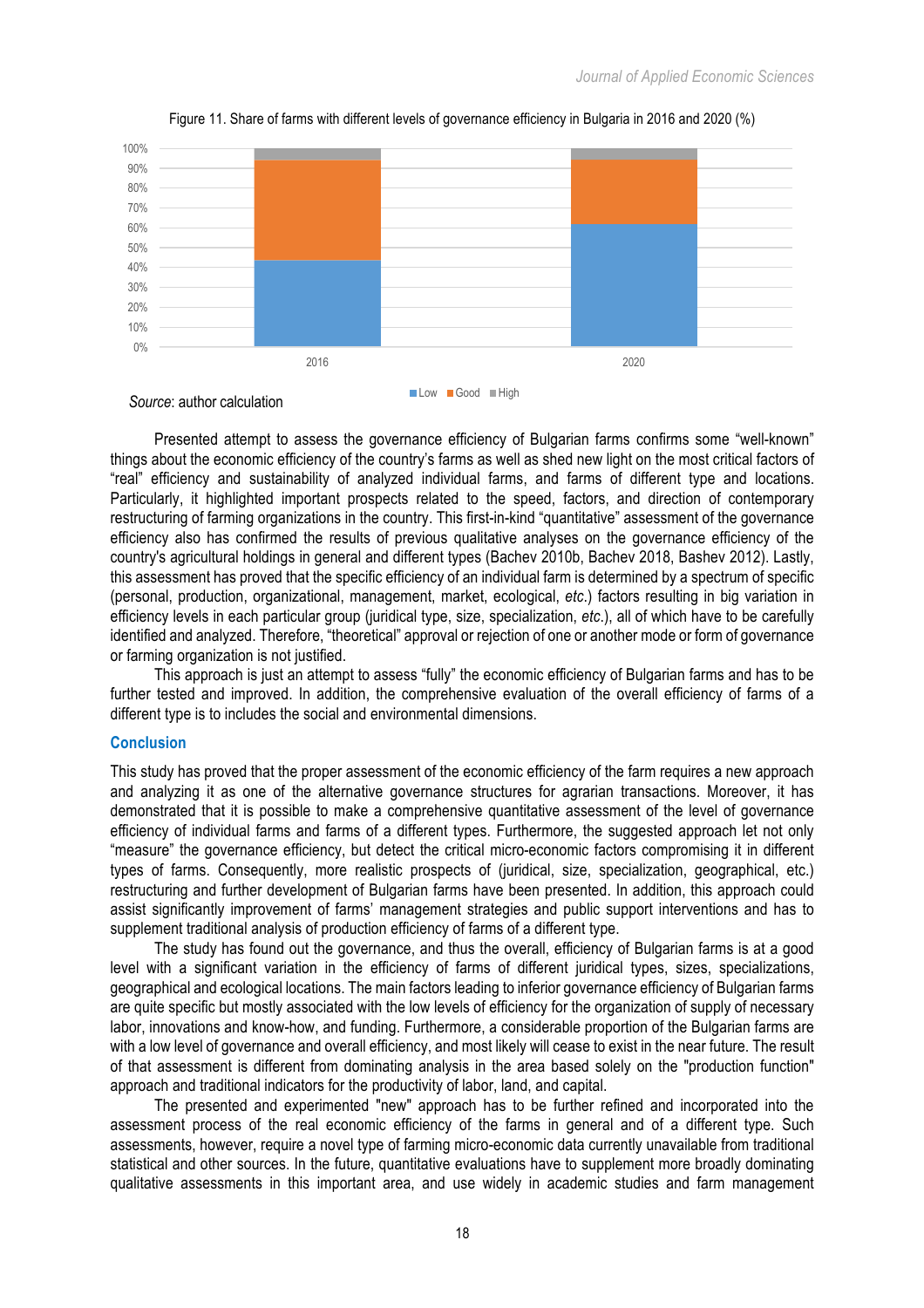practices. Besides, the evaluations of farms governance efficiency have to be made regularly to detect likely changes in the efficiency and longer-term dynamics. Hopefully, similar studies will appear in other countries as well and allow more precise estimates of the comparative economic efficiency of farms on broader international scales.

Having in mind the big academic, policy, and farm management importance, the suggested framework has to be further improved and widely applied in the economic analysis at various levels. Adequacy and representatives of these kinds of assessments could be significantly improved, including internationally, if the "production-oriented" agro-statistical information system in the country and EU, was greatly modernized and included data about modes and factors of farming governance and transaction costs.

### **Acknowledgments**

This study has been funded by the Bulgarian Science Fund, the project "The Mechanisms and the Modes of Agrarian Governance in Bulgaria", Contract № КП-06-Н56/5 from 11.11.2021.

### **References**

- [1] Abdulai, A. and Huffman, W. 2000. Structural Adjustment and Economic Efficiency of Rice Farmers in Northern Ghana. *Economic Development and Cultural Change*, 48(3). https://doi.org/10.1086/452608
- [2] Asfaw, M., Geta, E., Mitiku, F. 2019. Economic Efficiency of Smalholder Farmers in Wheat Production: The Case of Abuna Gindeberet District, Western Ethiopia. *Review of Agricultural and Applied Economics, Acta Oeconomica et Informatica*, 22(1): 65-75. DOI: 10.15414/raae.2019.22.01.65-75
- [3] Bachev, H. 2004. Efficiency of agrarian organizations. *Farm Management and Rural Planning*, 1: 135-150.
- [4] Bachev, H., 2006. Governing of Bulgarian Farms Modes, Efficiency, Impact of EU Accession, in J. Curtiss, A. Balmann, K. Dautzenberg and K. Happe (editors), *Agriculture in the Face of Changing Markets, Institutions and Policies: Challenges and Strategies*, Halle: IAMO, 133-149.
- [5] Bachev, H. 2009. Mechanisms of Governance of Sustainable Development, *Journal of Applied Economic Science*, Volume IV, Summer, 2(8): 169-184.
- [6] Bachev, H. 2010a. *Governance of Agrarian Sustainability*, New York: Nova Science Publishers.
- [7] Bachev, H. 2010b. *Management of Farm Contracts and Competitiveness*, VDM Verlag Dr. Muller, Germany.
- [8] Bachev, H. 2016. Defining and Assessing the Governance of Agrarian Sustainability, *Journal of Advanced Research in Law and Economics*, Vol. 7(4): 797-816.
- [9] Bachev, H., and Terziev, D. 2018. A Study on Institutional, Market and Natural Environmental Impact on Agrarian Sustainability in Bulgaria, *Journal of Environmental Management and Tourism*, Vol. 9(3): 452-478.
- [10] Bachev, H. 2018. *The Sustainability of Farming Enterprises in Bulgaria*, Cambridge Scholars Publishing.
- [11] Bachev, H. and Nanseki, T. 2008. Environmental Management in Bulgarian Agriculture Risks, Modes, Major Challenges, *Journal of the Faculty of Agriculture of Kyushu University*, 53(1): 363-373.
- [12] Bachev, H. and Terziev, D. 2017. Environmental Sustainability of Agricultural Farms in Bulgaria, *Journal of Environmental Management and Tourism,* Vol. 8(5): 968-994.
- [13] Bachev, H. and Tsuji, M. 2001. Governing of Agrarian Transactions. *Management and Rural Planning*, 2, 185- 202.
- [14] Bashev, H. 2012. Efficiency of Farms and Agrarian Organizations, *Economic Thought Journal*, 46-77.
- [15] Boevsky, I. and Sarov, A. 2017. *Cooperative Governance-Challenges and Perspectives*. Proceeding Scientific Forum, The XXI Century Business-Trends and Challenges, UNWE, Sofia, 366-377.
- [16] Ciaian, P., Pokrivcak, J., Drabik, D. 2009. Transaction costs, product specialization and farm structure in Central and Eastern Europe, *Post-Communist Economies*, 21(2): 191-201.
- [17] Chetroiu, R. and Călin, I. 2013. *The Concept of Economic Efficiency in Agriculture*. Online at https://mpra.ub.uni-muenchen.de/55007/, MPRA Paper No. 55007.
- [18] Combary, O. 2017. Analyzing the efficiency of farms in Burkina Faso. *African Journal of Agricultural and Resource Economics*, 12(3): 242-256.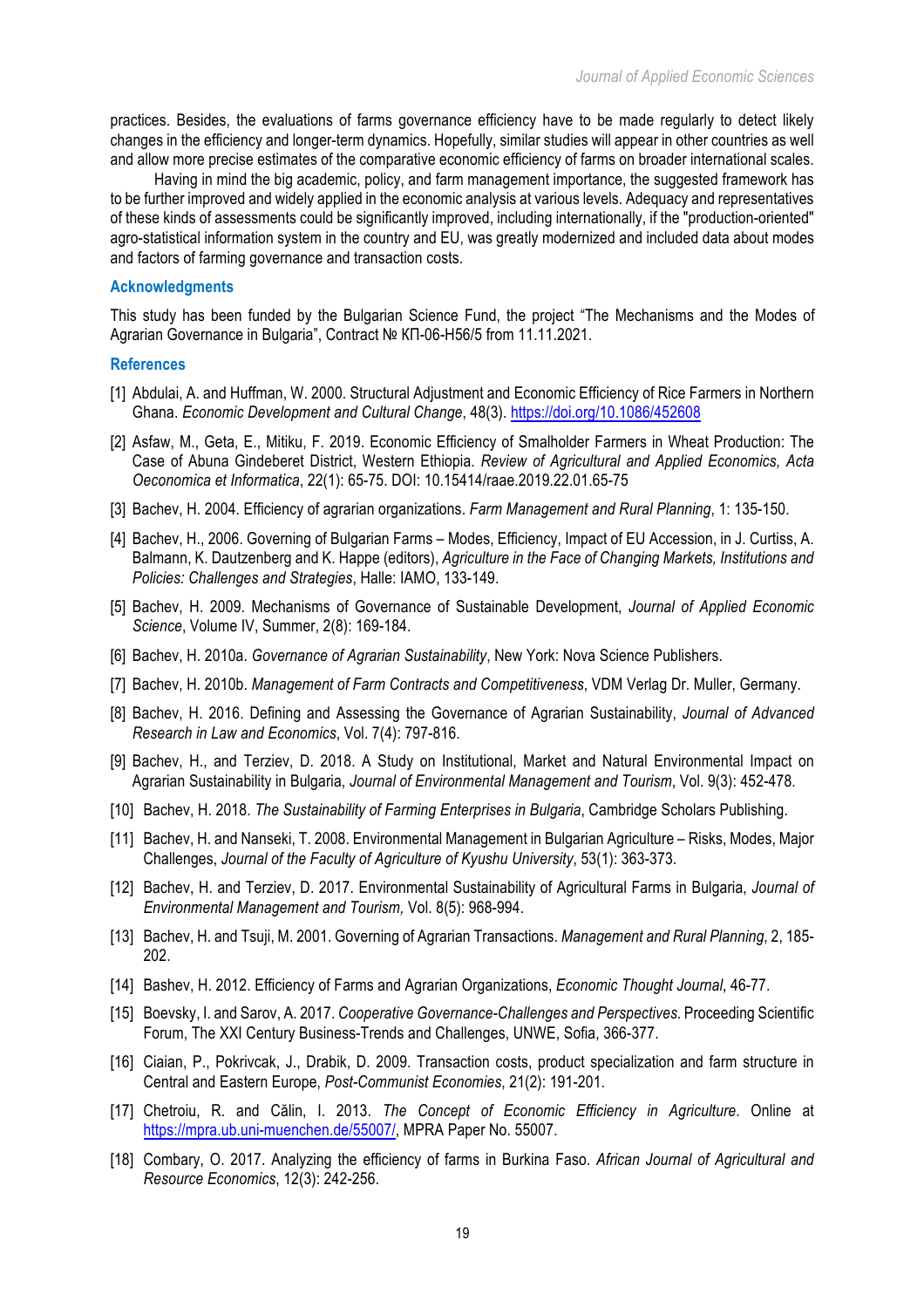- [19] Davidova, S. and Thomson, K. 2014. *Family Farming in Europe: Challenges and Prospects*. European Parliament.
- [20] Demir, I., 2016. The firm size, farm size, and transaction costs: the case of hazelnut farms in Turkey, *Agricultural Economics*, 47(1): 81-90.
- [21] Debebe, S., J. Haji, D. Goshu, A.Edriss, 2015. Technical, allocative, and economic efficiency among smallholder maize farmers in Southwestern Ethiopia: Parametric approach. *Journal of Development and Agricultural Economics*, 7(8): 283-292. DOI: 10.5897/JDAE2015.0652
- [22] Foster, A. and M. Rosenzweig, 2022. Are There Too Many Farms in the World? Labor Market Transaction Costs, Machine Capacities, and Optimal Farm Size. *Journal of Political Economy*, (Early Access).
- [23] Furuboth, E. and R. Richter, 2000. *Institutions and Economic Theory: The Contribution of the New Institutional Economics*. Ann Arbor: The University of Michigan Press.
- [24] Gaviglio, A., Filippini, R., Madau, F., Marescotti, M., Demartini, E. 2021. Technical efficiency and productivity of farms: a periurban case study analysis. *Agricultural and Food Economics*, 9(11): 1-18. https://doi.org/10.1186/s40100-021-00181-9
- [25] Gunes, E., H. Guldal, 2019. Determination of economic efficiency of agricultural enterprises in Turkey: A DEA approach. *NEW MEDIT*, 4: 105-115. DOI:10.30682/nm1904h
- [26] Guth, M. and K. Smędzik-Ambroży, 2020. Economic resources versus the efficiency of different types of agricultural production in regions of the European union, *Economic Research-Ekonomska Istraživanja*, 33(1): 1036-1051. DOI:10.1080/1331677X.2019.1585270
- [27] Habtamu, A., Lien, G., Hardaker, J. 2018. Economic performance and efficiency determinants of cropproducing farms in Norway. *International Journal of Productivity and Performance Management*, 67(9): 1418- 1434. DOI 10.1108/IJPPM-01-2018-0026
- [28] Hakim R., Haryanto, T., Sari, D. 2021. Technical efficiency among agricultural households and determinants of food security in East Java*,* Indonesia. *Scientific Reports*, 11, 4141. DOI: https://doi.org/10.1038/s41598- 021-83670-7
- [29] Hoppe, B., 2021. *Diverse Family Farms Are Important to US Agriculture*. Economic Research Service in Farming Research and Science. USDA.
- [30] Huy, H., M. Lyne, N. Ratna, P. Nuthall, 2016. Drivers of transaction costs affecting participation in the rental market for cropland in Vietnam. *Australian Journal of Agricultural and Resource Economics*, 60(3): 476-492.
- [31] Georgiev, M. and A. Roycheva, 2017. New Institutional Economics and Methods for Measuring the Adaptation of Bulgarian Agriculture. *Trakia Journal of Sciences*, 15(1): 199-205. DOI:10.15547/tjs.2017.s.01.037
- [32] James, H., P. Klein, M. Sykuta, 2011. The adoption, diffusion, and evolution of organizational form: Insights from the agrifood sector. *Managerial and Decision Economics*, 32(4): 243-259.
- [33] Kopeva, D. and N. Ivanova, 2008. Efficiency and Sustainable Development of Bulgarian Farms (On the Basis of Cereal, Fruit and Vegetables Production). *Management and Sustainable Development*, 3-4 (2): 128-133.
- [34] Koteva, N., 2014. Agricultural Farms Economic Effectiveness in Bulgaria. *Agricultural Economics and Management*, 59(2): 20-32.
- [35] Mack, G., Kohler, A., El-Benni, N. 2019. Determinants of the perceived administrative transaction costs caused by the uptake of an agri-environmental program. *Journal and Environmental Planning and Management*, 62(10): 1802-1819.
- [36] Maurice, D., Adamu, Y., Joseph, M. 2015. Analysis of Cost Efficiency in Food Production Among Small-scale Farmers in Adamawa State, Nigeria, *Global Journal of Agricultural Sciences*, 14: 17-25, http://dx.doi.org/10.4314/gjas.v14i1.3
- [37] Masterson, J. 2007. *Productivity, Technical Efficiency, and Farm Size in Paraguayan Agriculture*. Working Paper No. 490, The Levy Economics Institute Working Paper Collection.